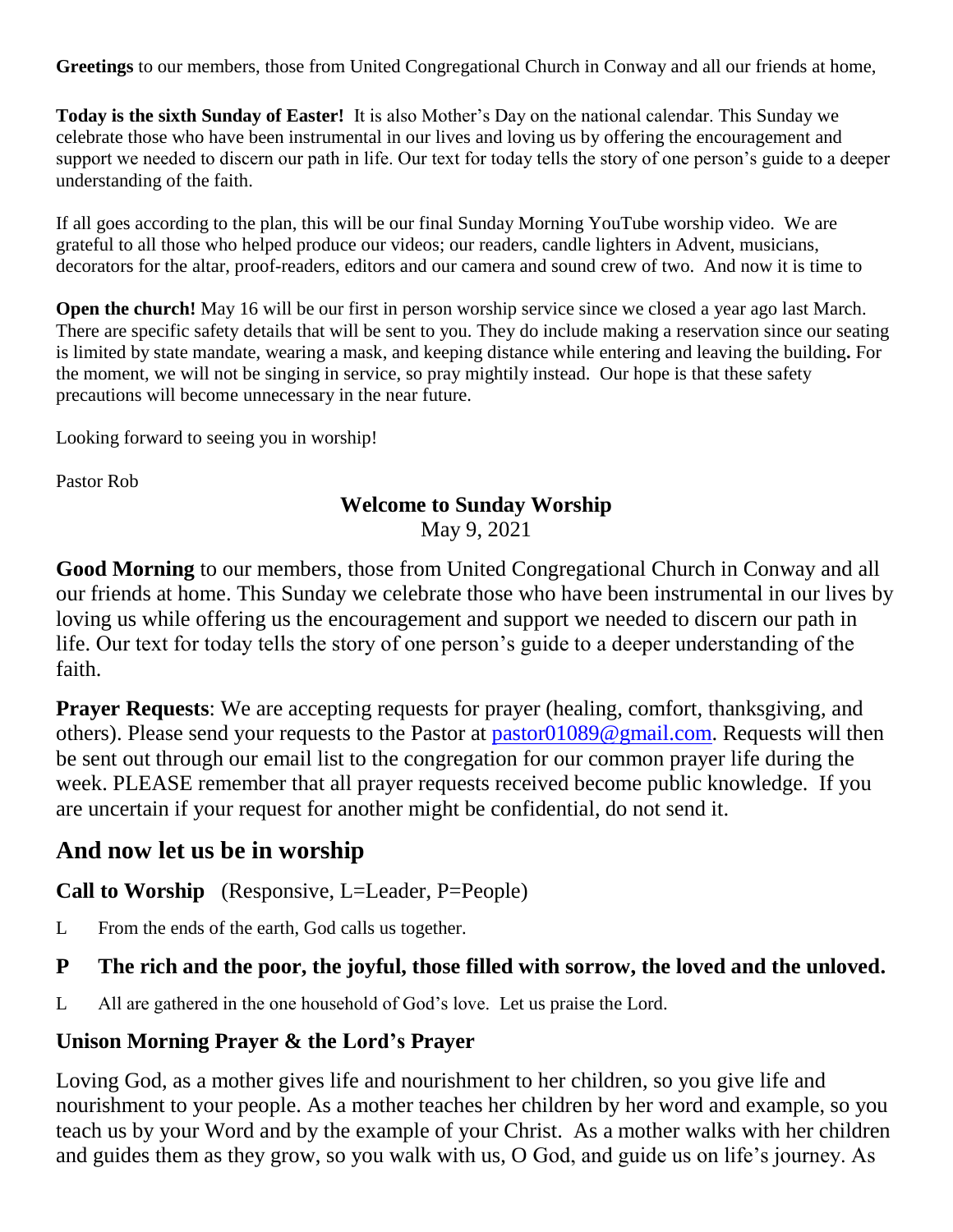we give thanks for those who have loved us and raised us, so do we give thanks to you, O God, and always in the name of Christ who taught to pray saying…*Our Father, who art in heaven, hallowed be thy name. Thy kingdom come, thy will be done, on earth as it is in heaven. Give us this day our daily bread and forgive us our debts as we forgive our debtors. And lead us not into temptation but deliver us from evil. For thine is the kingdom and the power and the glory forever. Amen.*

## **Prayers of the People**

Our prayers this morning, in honor of Mother's Day, focus on the blessings of those who raise us and raise us up. Let us be in prayer.

God of Grace and God of Glory, giver of life, sanctifier of the home, this day we are grateful for those you have chosen for us, who have shared their gifts and talents with us as we have moved through the pilgrimage of our lives. For parents, mothers and fathers, grandparents, great grandparents, aunts, and uncles, any and all who have cared for us, made a home for us, taught us by their word and example, and sacrificed on our behalf we offer this prayer of thanksgiving. For these guides of life, we are most grateful. We ask for your blessing upon them, increasing their joy in your calling to raise us and raise us up. In the long tradition of holy parents, of Abraham and Sarah, Isaac and Rebekah, Jacob and Rachel, Joseph and Mary, may those who have been holy parents to us be blessed by your faithful love. For all teachers, guides, and mentors, who have been like parents to us, we are grateful. For those who shared their wisdom, their love, and their care in specific moments in our lives when we most needed a guiding hand, a calm and reassuring voice, a shoulder to cry upon and strong arms to hold onto, we ask for your blessing upon them. Increase in them the joy they already know for being among your givers of care. God of Grace and God of Glory, we too are called to be parents, grandparents, great grandparents, aunts and uncles, family members. We too are called to be teachers, guides and mentors. We too are called to offer your love and your care to those who need assurance, who seek direction, who wander lost and lone and who look to us for the words of kindness, for a deeper understanding of the faith, and for a prayer on their behalf. Help us, God of Grace, and God of Glory, shower your spirit upon us that we may be holy parents, teachers, wise guides, and loving mentors to those in our families and in your wider and expansive community. Give us patience, give us wisdom, bend our pride to your will and your way, that this day and every day, we may bring your light and your love to those around us. Even as we pray for ourselves, we lift up to you those whom we know and love and those known only unto you who are in need this day. (personal prayer and meditation.) Gracious God, who loves us and all the rest, we know that all things are possible with you, even to bring our love beyond the places it is usually kept, we offer this prayer in the name of Christ. Amen.

## **Scripture Lesson:** Acts 8:26-40

The Book of the Acts of the Apostles is a continuation of the Gospel according to Luke. The author of that Gospel moves from the story of Jesus of Nazareth to the narrative of the Christian